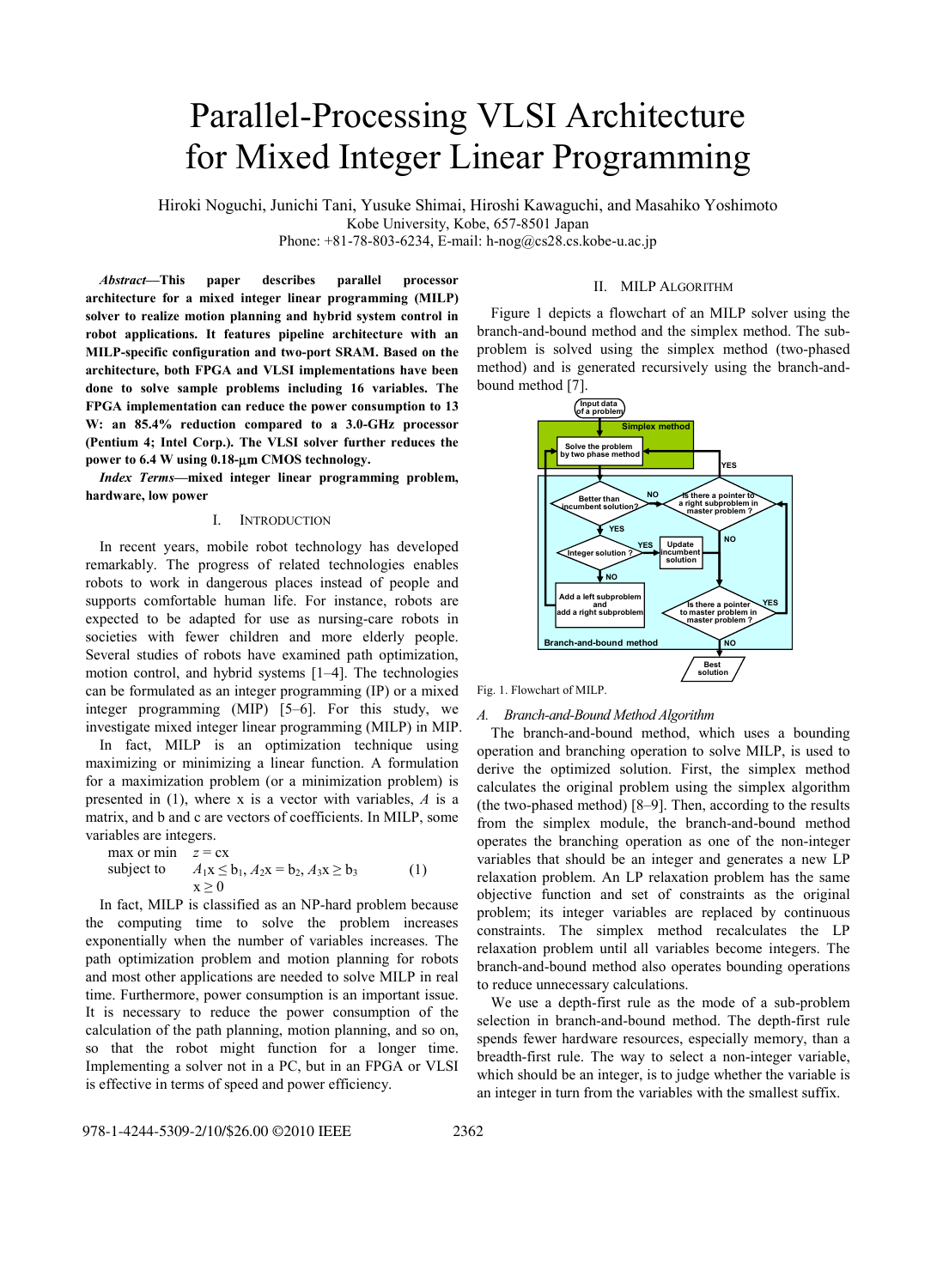## *B. Simplex Method Algorithm*

We use a two-phased method as the simplex algorithm. The simplex method requires a feasible solution as a starting point. At the first phase, we obtain the first feasible solution or information that the LP relaxation problem has no feasible solution. At the second phase, it advances from this starting point to the optimum solution. Alternatively, the information that the solution is unbounded is obtained.

## *C. Analysis of Computation Amount Using Software Solver*

To clarify the computation amount in the algorithm, we analyzed it using a software solver with a PC (3.0-GHz Pentium 4; Intel Corp.). Figure 2 presents the computing time at each processing time when solving sample programs including 16 variables using the software solver.

Because the simplex algorithm includes iterated operations, it occupies 98% of all computing time. Therefore, the reduction of the number of cycles of each simplex calculation is effective in hastening the solver. Most cycle times in each simplex calculation are occupied by the pivot function (40%) and the tableau function (51%).



Fig. 2. Computation time of the solver implemented with software.

#### III. HARDWARE ARCHITECTURE

## *A. Architecture Overview*

Figure 3 portrays a block diagram of the proposed architecture. We divide the solver into four modules: input, output, simplex method, and branch-and-bound method module. Problem data are stored in the embedded RAM. Regarding implementation in the FPGA, we did not use multi-port RAM but single-port RAM instead. Therefore, we must bear in mind that more than two accesses to RAM within one clock cycle are not allowed.

#### *B. Applying Fixed-Point Variables*

We use fixed-point processing for decimal calculations. The fixed-point architecture uses fewer hardware resources than the floating-point architecture does. Furthermore, the calculation speed is higher in fixed-point mode. The word length of each variable was set to 32 bits, including 16-bit integer words and 16-bit fractional words because a solver that has 15 or fewer bits per fractional word cannot solve an LP relaxation problem. When decimal accuracy is more necessary, it is possible to achieve it by raising the number of fractional bits.



Fig. 3. Block diagram of FPGA implementation.

## *C. Parallel Computing*

To reduce the computation time of the pivot function and the tableau function, we implement pipeline processing in these two functions [10]. The pipeline architecture enables us to hide the process latency and achieve high throughput because the pipelined implementation allows several processes to operate simultaneously at different stages within the hardware. The tableau module with the tableau function has nine calculation steps:

- *Op. A*: reading the fixed-point value and integer value from SRAM.
- *Op. B*: type conversion from the integer value to the fixedpoint value.
- *Op. C*: multiplication by the two fractional values.
- *Op. D*: removal of the fractional value from the fixed-point value.
- *Op. E*: rounding off of the fixed-point value.
- *Op.* F: addition of the two fixed-point values.
- *Op. G*: removal of the fractional value from the fixed-point value.
- *Op. H*: rounding off of the fixed-point value.
- *Op. I*: renewal of the temporary fixed-point result.

Data dependency exists between Op. F and Op. I. It is necessary to consider data dependency in implementing a pipeline architecture. Figure 4 presents a pipeline process we implemented without two-port SRAM in the tableau module.



Fig. 4. Pipelined process of a tableau function on FPGA without two-port SRAM.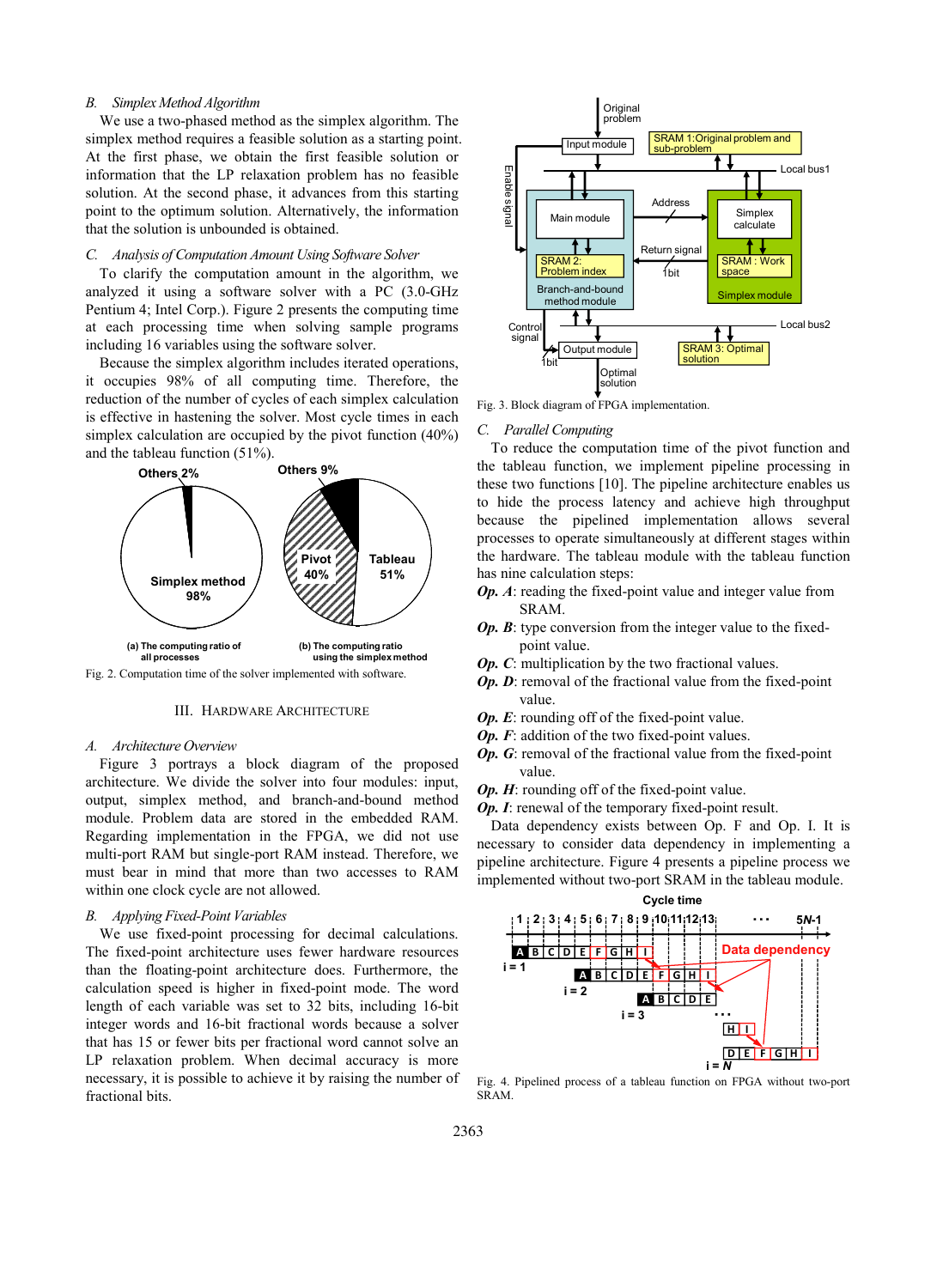The pivot module with the pivot function executes two loop calculations:

- *Op. J*: reading the fixed-point value and integer value from SRAM.
- *Op. K*: division of the fixed-point value by the other fixedpoint value.
- *Op. L*: removal of the fractional value.
- *Op. M*: rounding off of the fractional value.
- *Op. N*: writing the fixed-point value to SRAM. Here is the first loop.
- *Op. O*: reading the fixed-point value from SRAM.
- *Op .P*: multiplication by the two fractional values.
- *Op. Q*: removal of the fractional value.
- *Op. R:* rounding off of the fractional value.
- *Op.* S: reading the fixed-point value and integer value from SRAM.
- *Op. T*: subtraction of the fixed-point values.
- *Op. U*: removal of the fractional value.
- *Op. V*: rounding off of the fractional value.
- *Op. W*: writing the fixed-point value to SRAM.

In implementing the FPGA solver, the pipeline architecture is constructed considering SRAM access. Figure 5 depicts the pipeline process we implemented without two-port SRAM in the pivot module.



Fig. 5 Pipelined process of pivot function on FPGA without two-port SRAM.

## IV. IMPLEMENTATIONS AND RESULTS

## *A. FPGA*

We implemented the MILP solver on an FPGA board (RC250; Celoxica Ltd.) to evaluate the proposed architecture before designing the VLSI solver. Figure 6 portrays a picture of the FPGA board. The FPGA chip is a Stratix-II (Altera Corp.).

The parallel architecture implemented in FPGA increases

hardware resources but it can reduce the operating frequency compared with PC. Figure 7 presents the required frequency on the condition that the FPGA terminates processes at the same computation time as the PC. We conclude that the proposed parallel computing reduces the required frequency by 57.8% (202.5 MHz) on average compared to the sequential computing (480.0 MHz). In comparison with a 3.0 GHz processor (Pentium 4; Intel Corp.), we can reduce required frequency by 93.3% using parallel processing.



Fig. 6. Photograph of the FPGA board.



Fig. 7. Required frequencies: PC, FPGA sequential processing, and FPGA parallel processing.

#### *B. VLSI Implementation*

By implementing the FPGA solver, we clarify that the composition which implements pipeline architecture into the pivot module and tableau module considering the increase of hardware resource but the reduction of cycle number improves efficiency. Therefore, we designed the VLSI solver using CMOS 180-nm process technology for receiving the advantage of implementing hardware. Figure 8 portrays the designed VLSI solver. The core size is  $3.5 \times 3.5$  mm<sup>2</sup>. The VLSI integrates all modules and SRAMs shown in Fig. 3.

The VLSI implementation enables lower power consumption than the FPGA solver. The VLSI solver can mount two-port SRAMs, which improves the pipeline architecture's efficiency. Figure 9 portrays the pipeline process using a two-port SRAM in a pivot module. Consequently, the VLSI solver can reduce the cycle number. Figure 10 shows that the VLSI solver can further lower the frequency by introducing the two-port RAM. Results show that the required frequency can be lowered to as little as 16.8% of that of a sequential processing FPGA. When the VLSI solver operates at 100 MHz: it achieves a 1.24-times faster computation time than that of a Pentium 4 processor.